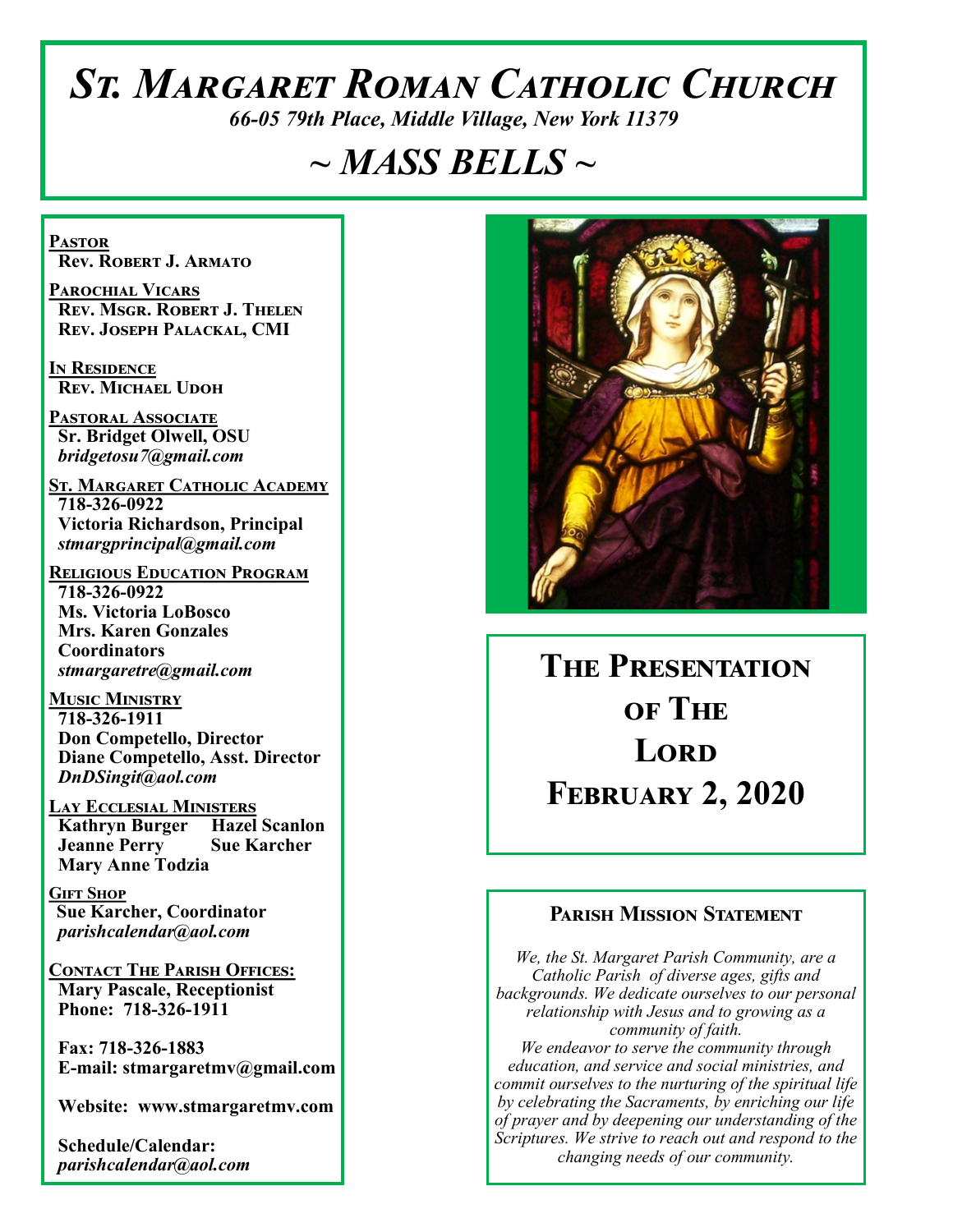# *MASSES FOR THE WEEK*

| SUN.                                         | <b>FEBRUARY 2 - THE PRESENTATION</b><br>OF THE LORD                                                                                                                                                                                                                                   |
|----------------------------------------------|---------------------------------------------------------------------------------------------------------------------------------------------------------------------------------------------------------------------------------------------------------------------------------------|
| 7:30<br>9:00                                 | Gerard W. Michels<br>Joseph Russo/San Francesco diPaola/<br>Alesio Atria/Sanfilippo, Giuseppe,<br>Vincenze, Antonino, Vito, Antonino/<br>Giuseppe Valenza/Giuseppina Dolce/<br>Filippa e Santo Cracchiolo/Antonina<br>Cilluffo/                                                       |
| 10:30<br><b>NOON</b>                         | People of the Parish<br>Scout Sunday: George Bley, Mr. Taite,<br><b>Arthur Rogers</b>                                                                                                                                                                                                 |
| 5:00PM                                       | <b>Vincent Diglio</b>                                                                                                                                                                                                                                                                 |
| MON.                                         | <b>FEBRUARY 3 - STS. BLAISE AND</b><br><b>ANSGAR</b>                                                                                                                                                                                                                                  |
| 7:00<br>9:00                                 | <b>Purgatorial Society</b><br><b>Rocco Silvis</b>                                                                                                                                                                                                                                     |
| TUE.<br>7:00<br>9:00                         | <b>FEBRUARY 4 - WEEKDAY</b><br><b>Barbara Scotti</b><br>Nora Malley                                                                                                                                                                                                                   |
| WED.<br>7:00<br>9:00                         | <b>FEBRUARY 5 - ST. AGATHA</b><br><b>Mark Porcaro</b><br><b>Charlotte Wintergerst (ANNI)</b>                                                                                                                                                                                          |
| THU.                                         | <b>FEBRUARY 6 - ST. PAUL MIKI AND</b><br><b>COMPANIONS</b>                                                                                                                                                                                                                            |
| 7:00<br>9:00                                 | Geraldine & John Ward<br>Robert J. Schaefer                                                                                                                                                                                                                                           |
| FRI.                                         | <b>FEBRUARY 7 - WEEKDAY/FIRST</b><br><b>FRIDAY</b>                                                                                                                                                                                                                                    |
| 7:00<br>9:00                                 | Angie Ferzola<br><b>Madeline Sepe</b>                                                                                                                                                                                                                                                 |
| SAT.                                         | <b>FEBRUARY 8 - ST. JEROME EMILIANI/</b><br><b>ST. JOSEPHINE BAKHITA</b>                                                                                                                                                                                                              |
| 9:00                                         | <b>Collective: Deceased Priests of Brooklyn</b><br>and Rockville Centre Dioceses/Ida Viola/<br>Margita Sarkanj/Cecilia D'Alessandro/                                                                                                                                                  |
| 11:45                                        | Memorial Mass: Gerald J. Ryan, Robert<br>G. White, Anthony Rullo, Sr., Lucille C.<br>Schwab, Cecilia D'Alessandro, Elizabeth<br>T. Aioisio, Eleanor Bortone, Giuseppe<br>Valenza, Ann Frances Kelly, Dorothy<br>Haufe, Dominick J. Viscardi, George J.<br>Bilasz, Robert J. Schaefer, |
| 5:00PM                                       | Henry & Elizabeth Rader                                                                                                                                                                                                                                                               |
| SUN.<br>7:30<br>9:00<br>10:30<br><b>NOON</b> | <b>FEBRUARY 9 - FIFTH SUNDAY IN</b><br><b>ORDINARY TIME</b><br>Anna Roemmelt<br>Giuseppe Valenza/<br>John & Alice Shortall/Michael Gunning<br>Carl Dokter/Joan Leonard                                                                                                                |

5:00PM People of the Parish

# **PARISH INFORMATION**

**Rectory Office Hours Monday - Friday - 9 am to Noon, and 1 pm to 5pm Tuesday & Wednesday evenings 5-7pm Saturday - by appointment Sunday - closed**

**CONFESSIONS** - Saturday, 4-4:45 pm or by appointment with a priest.

**NOVENA** to Our Lady of the Miraculous Medal Mondays after the 9am Mass.

## **THE ROSARY AND DIVINE MERCY**

devotion are prayed every morning in the church at 8:30am.

**BAPTISMS** take place on the 1st and 3rd Sundays of the month. Please call the rectory for an appointment and to register your child.

**WEDDINGS MUST** be scheduled at least six months in advance by appointment with a priest or a deacon. Please call the rectory office. For marriage preparation information visit www.pre-cana.org.

**THE ENGLISH CHOIR** rehearses on Tuesday, at 7 pm in the Church. Tenors and baritones needed!

**IL CORO ITALIANO** prattica ogni Domenica prima della Messa Italiana.

**THE YOUTH CHOIR** rehearses on Monday, from 6-7 pm in the Church. For more info, DnDsingit@aol.com

**BOY SCOUT TROOP #119** meets on Tuesdays from 7:15-9 pm in the Parish Hall. New members are welcome, age 10 1/2 & up. Call Mr. Krzewski, 718-894-4099.

**CUB PACK #119** meets on Mondays from 7-8:30 pm in the Parish Hall. New members welcome, age 6 to 10-1/2. Call Mr. Krzewski, 718-894-4099.

**SENIOR CITIZENS** meet every Wednesday at 12 Noon in the Parish Center.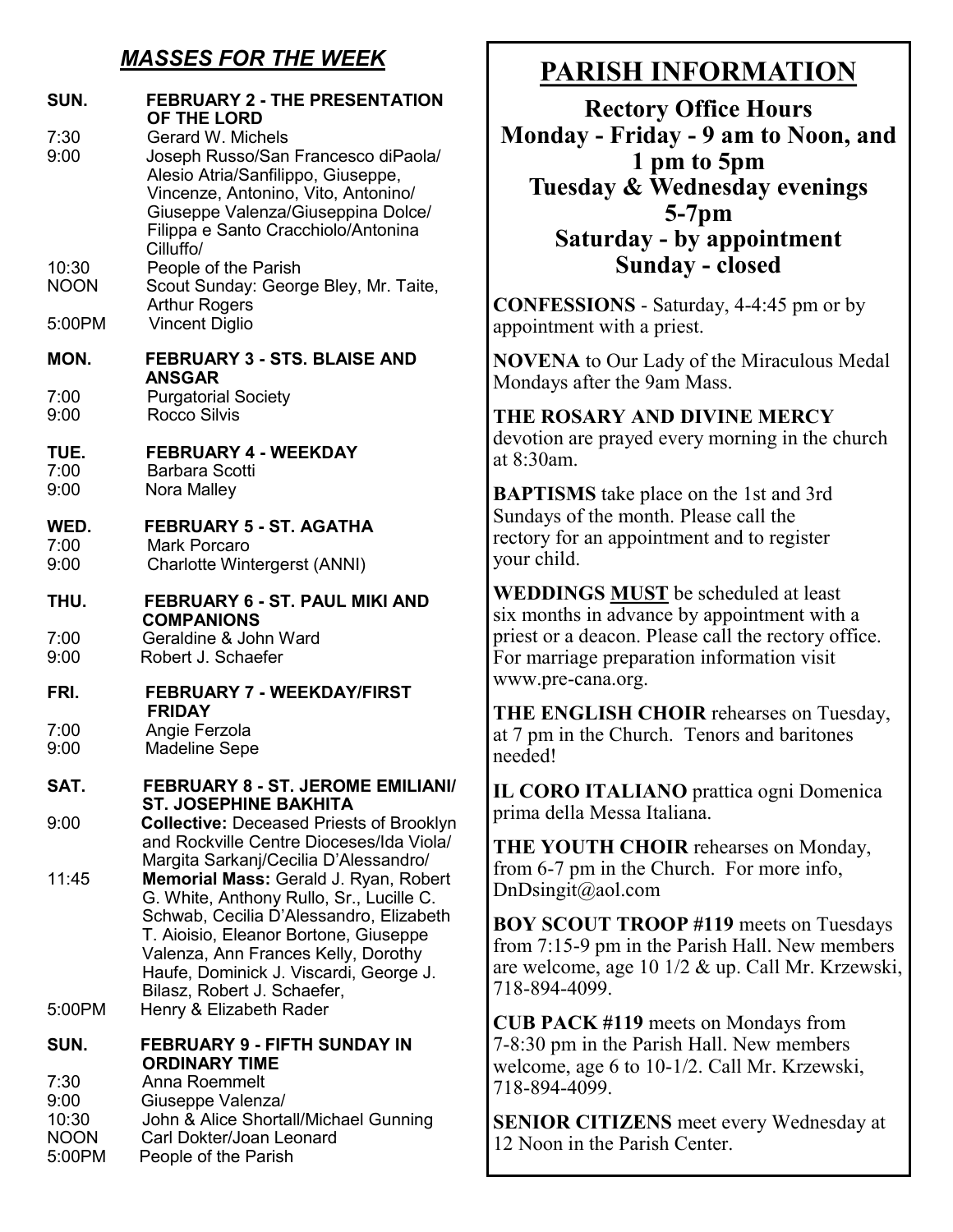# PLEASE PRAY FOR OUR SICK

Karen Guarascio, Connie Faccibene, Linda Frazier, Cari Ann Falk-LoBello, Glen Falk, Ronald Frazier, Robert Sabini, Lee Falk, Scott White, Baby McKinley Kelleher, Sean Harrison, Justin James Quirke, Elizabeth Ott, Mary Harrison, John Murphy, Anne McGinnis, Norma Voyer, Vicky Turato, Julio Pelaez, Maritza Gutierrez, Graciela Mora, Cindy Mulore, Salvatore Tuttolomondo, Gloria Mojica, Gloria Pemaj, Anne Gorian, Allen McConville, Joseph Simon, Jack Marchindiondo, The Scaturro Family, Louis Pitelli, Marion Caracciola, Vita Mazzola, Giovanni Campo, Edward Stoltzenberg, Louis Pittelli, James Graff, Carol Arevalo, Immaculate Marge D'Elia, Jim O'Friscoll, Mary Rigovich, Matteo Sabini, Bob Biolsi, The Mojica Family, Fr. William Farrugia, Msgr. Leonard Badia, Matthew Zender, Cathie Greulich, Joseph & Mary Augustine, Anthony Pittelli, Josephine Hartnett, Bob & Karen Schaefer, Jill Archbold, Fr. Paul Weinichs CP, Hannah Lehman,

*The names will remain for 3 months, please call 718-326-1911 and ask for continued prayers.*

#### **Prayer Requests**

**Pray for vocations to the Priesthood and Religious Life.** 

**Please pray for our men and women from our Parish serving in the defense of our country: Lt. Col. Thomas Frohnhoefer Sgt. Robert A. Domenici** 



#### *WE RECALL OUR BELOVED DECEASED*

*Especially, Dominick J. Viscardi, George J. Bilasz, Robert J. Schaefer, May they rest in Christ's Peace!*

# **MEMORIALS**

### *WINE & HOST THIS WEEK*

*are offered in memory of Connie Delio at the request of Pauline & Jean.* 

#### *TABERNACLE LAMP THIS WEEK*

*is lit in memory of David J. McConville.* 



*IN HONOR OF ST. BLAISE ON FEBRUARY 3, THROATS WILL BE BLESSED AT BOTH THE 7:00 AND 9:00AM MASS*

#### **TODAY'S READINGS**

 *The Presentation of the Lord* 

Mal 3:1-4 Ps 24:7, 8, 10 Heb 2:14-18 Lk 2:22-40 or Lk 2:22-32

#### **READINGS FOR THE WEEK**

| Monday:    | 2 Sm 15:13-14, 30;<br>$16:5-13$<br>Ps 3:2-3, 4-5, 6-7<br>Mk $5:1-20$         |
|------------|------------------------------------------------------------------------------|
| Tuesday:   | 2 Sm 18:9-10, 14b,<br>24-25a, 30-19:3<br>Ps 86:1-2, 3-4, 5-6<br>Mk $5:21-43$ |
| Wednesday: | 2 Sm 24:2, 9-17<br>Ps 32:1-2, 5, 6, 7<br>Mk 6:1-6                            |
| Thursday:  | 1 Kgs 2:1-4, 10-12;<br>1 Chr 29:10, 11ab,<br>11d-12a, 12bcd<br>Mk $6:7-13$   |
| Friday:    | Sir 47:2-11<br>Ps 18:31, 47, 50, 51<br>Mk 6:14-29                            |
| Saturday:  | 1 Kgs 3:4-13<br>Ps 119:9, 10, 11, 12,<br>13, 14<br>Mk 6:30-34                |
| Sunday:    | Is $58:7-10$<br>Ps 112:4-5, 6-7, 8-9<br>1 Cor 2:1-5<br>Mt 5:13-16            |
|            |                                                                              |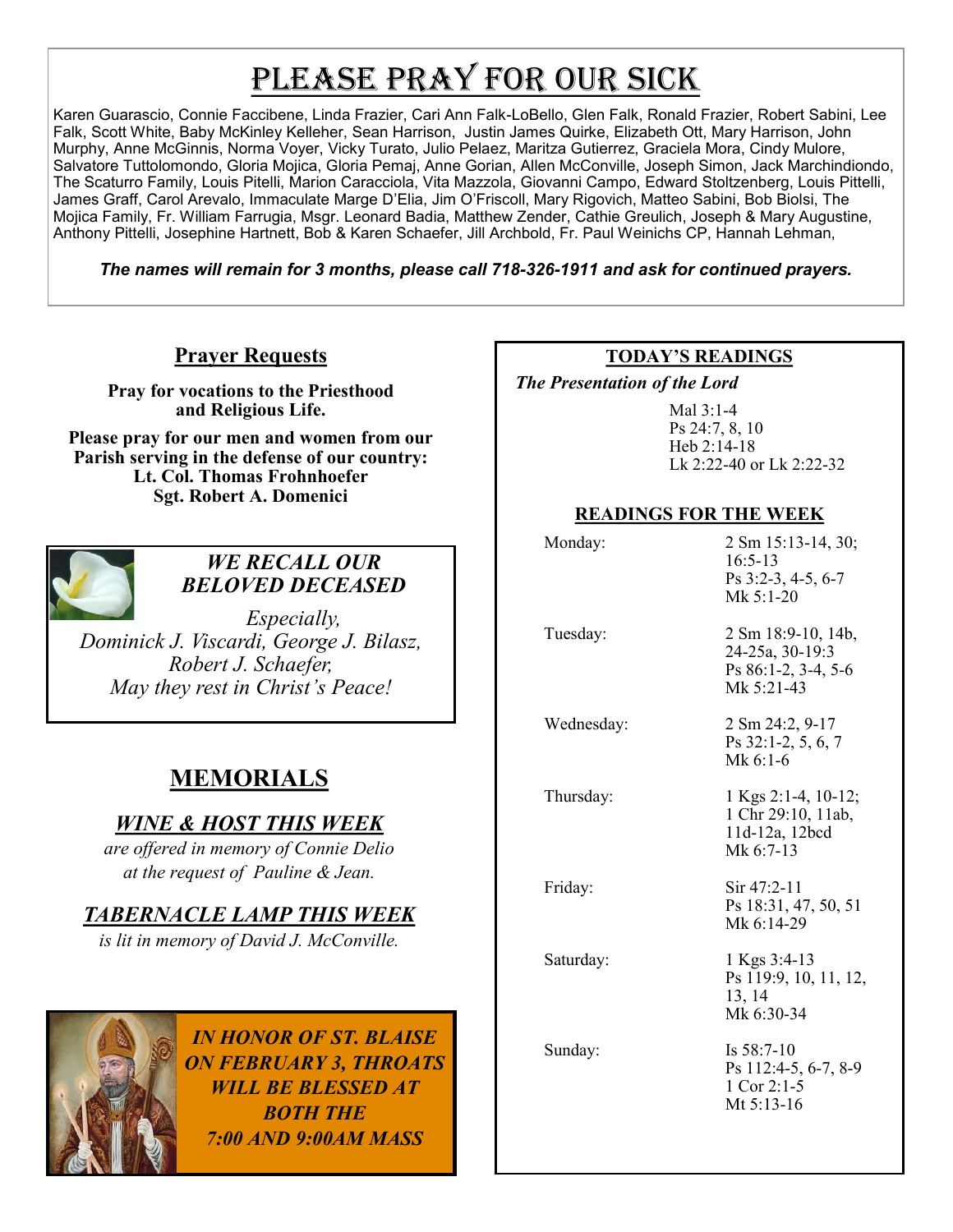## **PRESENTATION AND CONTINUATION**

 Usually, this would be the Fourth Sunday of Ordinary Time, and we would hear St. Matthew's account of the Beatitudes from the Sermon on the Mount. This year, however, that is superseded by the Feast of the Presentation of our Lord in the Temple, and we learn of that from St. Luke. Yet, both Gospels are connected.

 The Presentation reminds us that Joseph and Mary were practicing Jews and *anawim* ("the lowly ones"), who raised Jesus in the religious Tradition of the Chosen People. They did willingly whatever was required of them by Jewish ritual law. In doing so, they enabled Jesus, as He Himself would say, to complete the Law of Moses and the teachings of the Prophets. This was not just another "Kodak moment" in their lives, such as we often have. They practiced their faith daily in prayer, in worship, and in lifestyle, always placing themselves in the hands of God.

 How Jesus completed the Law and the Prophets may be found in the Beatitudes (see Mt. 5:1-12). If we look closely, we will see that each one describes Christ, Who is poor in spirit (dependent upon the Father); Who mourns (over sin in the world); Who, though Divine, is meek and lowly; Who hungers and thirsts for righteousness (the justice that comes from carrying out the Father's will); Who is merciful (toward sinners); Who is pure of heart; Who is the peacemaker between God and creation; Who was persecuted and insulted for the sake of righteousness.

 Like Jesus, Mary, and Joseph, we are called to practice each day the Faith at we profess. We must follow the example of Christ in order to attain the fullness of life in the Kingdom of Heaven. It is not easy; we often suffer when we live as Christians. Christ offered His disciples His crown of thorns, not a bouquet of roses, but He accompanies us through every tribulation to the reward of eternal life.

 And blessed are you, if you are not ashamed to be recognized as His disciple by the way that you live your life, faithfully carrying out His commandment!

*~Fr. Armato*

#### **PARISH REGISTRATION**

 Very often, people come to the Rectory asking for a certificate or letter attesting to their being active members of our Parish. That's hard for us to do, if there is no record of their being registered.

 All families worshiping here at St. Margaret's are encouraged to register with the Rectory Offices. All you have to do is complete the following information and drop it into the collection basket. We'll take it from there.

Name:

Address:\_\_\_\_\_\_\_\_\_\_\_\_\_\_\_\_\_\_\_\_\_\_\_\_\_\_\_\_\_\_\_\_

Phone #:(\_\_\_\_\_\_)-\_\_\_\_\_\_-\_\_\_\_\_\_\_\_\_\_\_\_\_\_\_\_\_\_

#### **PARISH CENTER UPDATE**

 Thanks to all of you who are donating so generously in our weekly second collection. About \$25,000 has been collected so far - and spent to pay for the unexpected expenses of fuel oil and renting the temporary heating system.

 The temporary set-up is enabling us to use the Center until a permanent system is installed, hopefully soon. We have begun to receive bids for a new system, but they are all extremely high, so far.

 Meanwhile, repairs to they gym floor and the cafeteria are progressing, and some improvements are being made to the Center - more on that another time.

 As always, thank you for your patience, support, and especially for your generosity!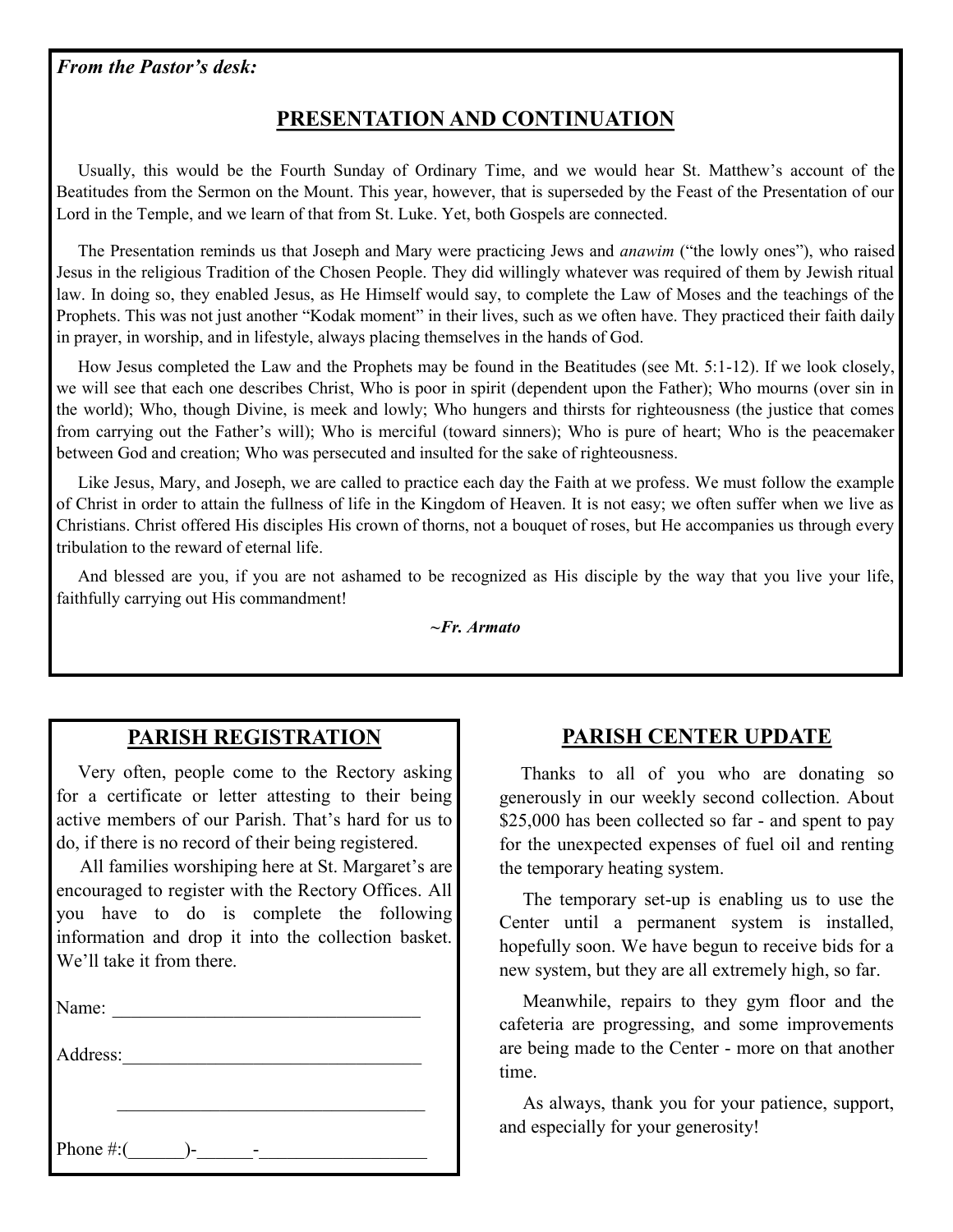# **St. Margaret Gift Shop**

Wednesdays, 12:00 - 4:00pm Saturdays, 4:00 - 5:00pm Sundays, 9:00am - 1:00pm

We have a selection of religious goods: Rosaries - Medals - Gifts Crucifixes - Statues - Bibles other books **AND MORE!**

If we don't have it, we'll try to get it for you. The Gift Shop is located in the rectory. Please use the red side door in the parking lot. If the door is closed, please knock.

Contact us: **parishcalendar@aol.com**

### **E-GIVING IS HERE!**

 Have you signed up yet with *Faith Direct* or another e-giv2ing service? It benefits both you and our Parish. Enrollment is friendly, safe, and troublefree, AND *you can change your intended giving anytime that you wish.*

 For your convenience, a supply of forms is available in the vestibule of the church to facilitate your signing up.

# **ANNUAL CATHOLIC APPEAL**

 The 2019 *Annual Catholic Appeal* campaign has ended. As of *1/27/20, 200* families pledged **\$72,632,**  almost all of which was paid in by 12/31/19, so **we'll get back some money.** Thanks!

 **PLEASE DO NOT MAKE ANY NEW PLEDGES AT THIS TIME,** since we only receive the overage recorded by 12/31. *Consider a gift to the Parish, instead.* 

#### **MAGNIFICAT FOR LENT**

 Copies of the *Magnificat Lenten Companion* will go on sale next weekend in the main vestibule of the church and in the Gift Shop. At just \$3/copy, it's an excellent and economical guide to Christian living during Lent and for preparing to celebrate the Paschal Mystery during Holy Week and Easter.

# **Monthly Memorial Mass**

 A **memorial Mass with music** is celebrated each month for the repose of the souls of those who were buried from our church during the preceding month.

 While we no longer celebrate private memorial Masses, families who wish to have an annual or "month's mind" Mass offered for a loved one can join in this monthly celebration. Please contact the Rectory at **718-326-1911** to make the arrangements.

 **The next memorial Mass will be celebrated at 11:45am Saturday, February 8. See pg. 2 for listing.** 



# **THE ST. VINCENT FOOD PANTRY**

 is located in the Convent 66-25 79th Place

#### **The Pantry is open every WEDNESDAY AND SATURDAY from 10:00 am to 12:00 Noon.**

*We are now in need of coffee, peanut butter, jelly, canned meats, mayo, tuna, cookies and cooking oil.*  For more info. call Terry, **718-326-0188**

*As always, thank you for your generosity!*

## **BLOOD DRIVE UPDATE**

 **MANY, MANY THANKS** from the New York Blood Center to all who responded to the request for much needed blood donations. Despite the cold, icy weather and the holiday weekend, the blood drive on January 19 here at St. Margaret was a **HUGE SUCCESS!**

 We are happy to report that **84 units** of blood were collected, starting the new year off on a positive note. Very special thanks go to parish Blood Drive volunteers, Terry Basedow and Annette Dubiel, who provided service above and beyond the call of duty to make the blood donation process run so smoothly throughout the day.

A job well done by all!